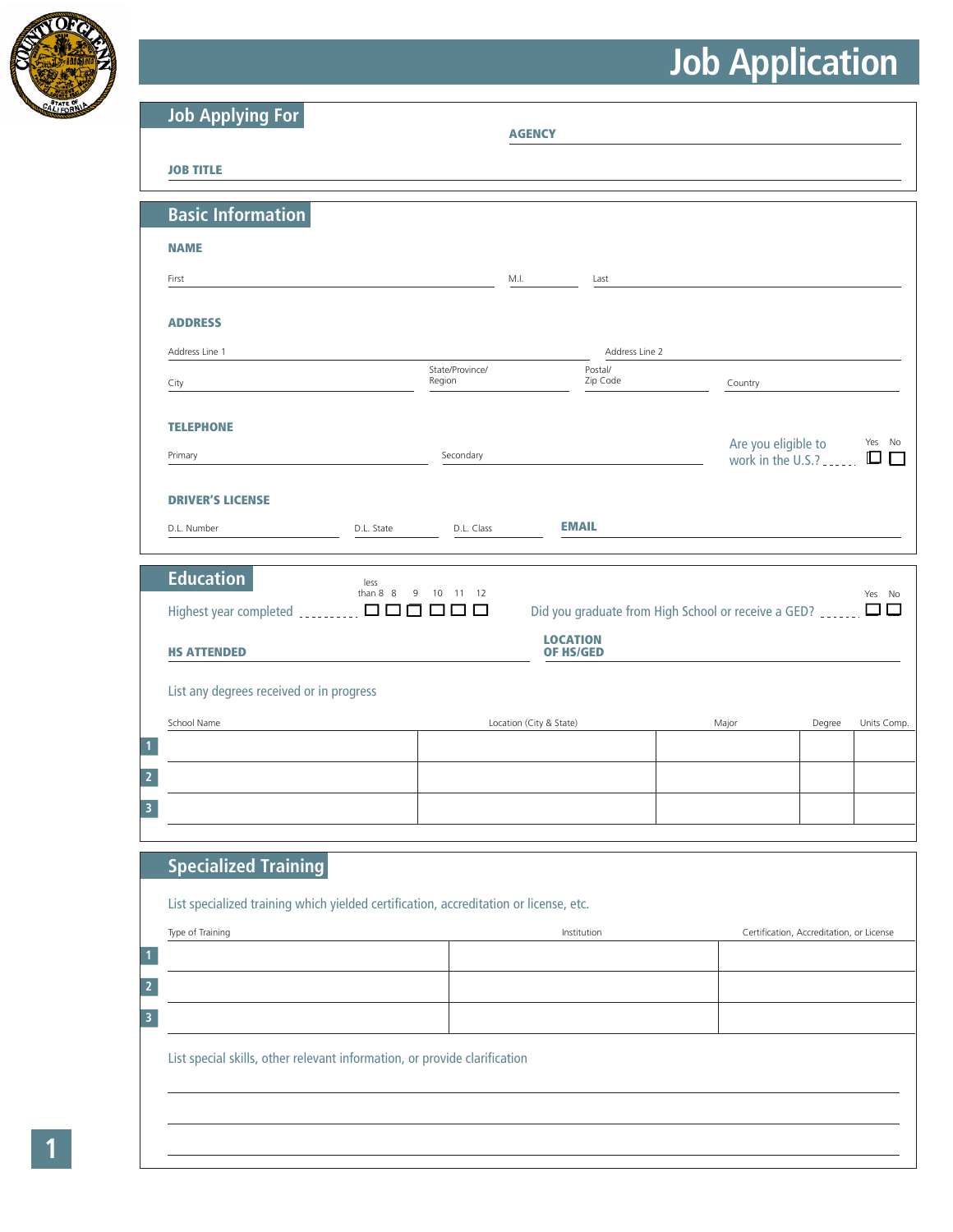|                | <b>Work Experience</b>                                                                                                                                          |            |          | I have no previous work experience<br>目                                                                                                 |
|----------------|-----------------------------------------------------------------------------------------------------------------------------------------------------------------|------------|----------|-----------------------------------------------------------------------------------------------------------------------------------------|
|                |                                                                                                                                                                 |            |          | No<br>Yes<br>П<br>$\mathsf{L}$                                                                                                          |
|                | work experience or stating 'See Resume' will be considered an incomplete application and subject to rejection.<br>Resumes should be attached to an application. |            |          | Begin with your current or most recent experience. List work record history and include any other pertinent experience. Failure to list |
| 1              | <b>COMPANY NAME</b>                                                                                                                                             |            |          |                                                                                                                                         |
|                | Address                                                                                                                                                         |            |          | Telephone                                                                                                                               |
|                | Job title                                                                                                                                                       | Start date | End date | Reason for leaving                                                                                                                      |
|                | Hours/wk.                                                                                                                                                       | Supervisor |          | # of employees<br>you supervised                                                                                                        |
|                | Describe this work experience (do not write "See Resume")                                                                                                       |            |          |                                                                                                                                         |
| $\overline{2}$ | <b>COMPANY NAME</b><br>Address                                                                                                                                  |            |          | Telephone                                                                                                                               |
|                | Job title                                                                                                                                                       | Start date | End date | Reason for leaving                                                                                                                      |
|                | Hours/wk.                                                                                                                                                       | Supervisor |          | # of employees<br>you supervised                                                                                                        |
|                | Describe this work experience (do not write "See Resume")                                                                                                       |            |          |                                                                                                                                         |
|                |                                                                                                                                                                 |            |          |                                                                                                                                         |
| 3              | <b>COMPANY NAME</b>                                                                                                                                             |            |          |                                                                                                                                         |
|                | Address                                                                                                                                                         |            |          | Telephone                                                                                                                               |
|                | Job title                                                                                                                                                       | Start date | End date | Reason for leaving                                                                                                                      |
|                | Hours/wk.                                                                                                                                                       | Supervisor |          | # of employees<br>you supervised                                                                                                        |
|                | Describe this work experience (do not write "See Resume")                                                                                                       |            |          |                                                                                                                                         |
|                |                                                                                                                                                                 |            |          |                                                                                                                                         |
|                |                                                                                                                                                                 |            |          |                                                                                                                                         |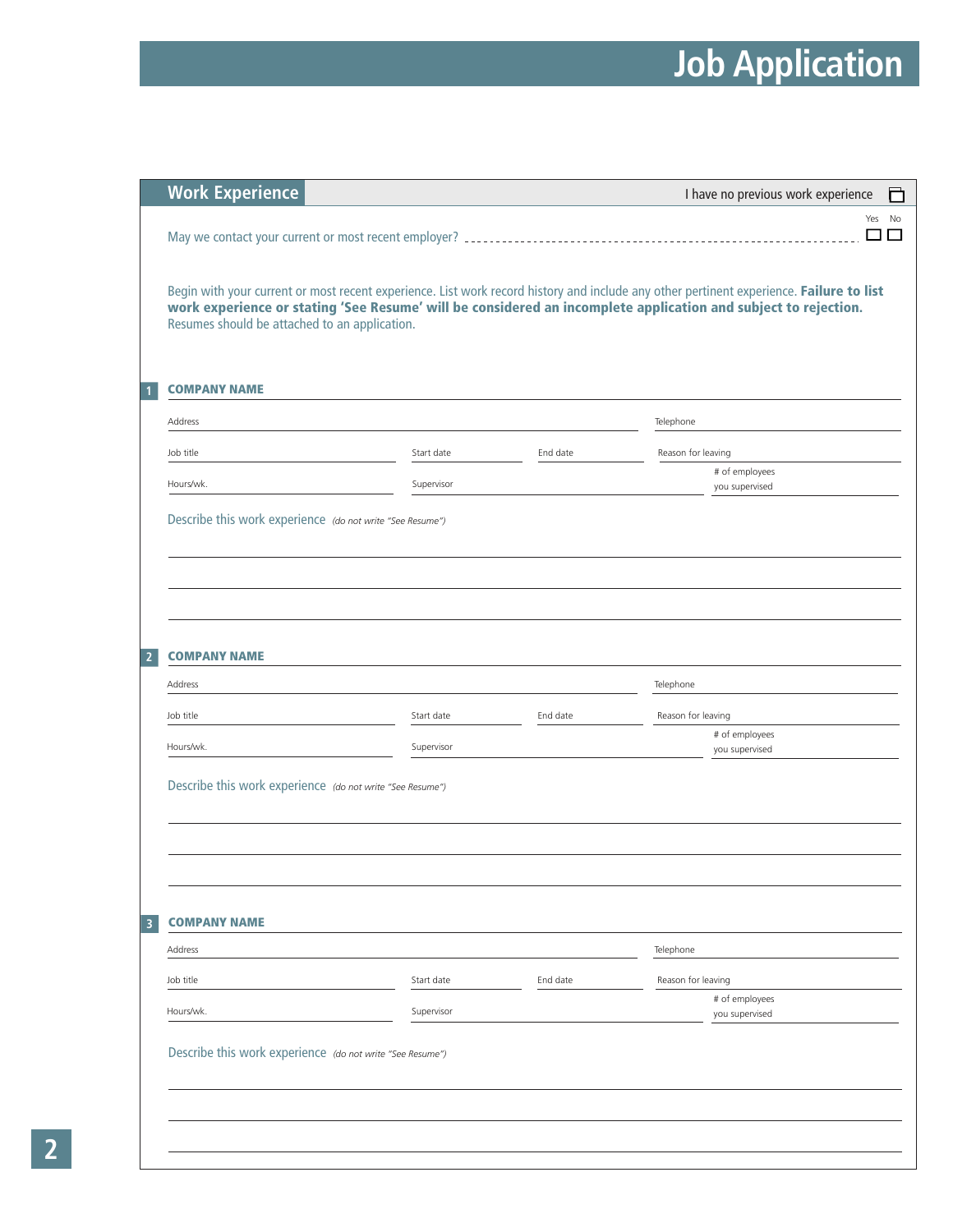|                                                           |                                                           |          | Telephone                        |  |
|-----------------------------------------------------------|-----------------------------------------------------------|----------|----------------------------------|--|
| Job title                                                 | Start date                                                | End date | Reason for leaving               |  |
| Hours/wk.                                                 | Supervisor                                                |          | # of employees<br>you supervised |  |
| Describe this work experience (do not write "See Resume") |                                                           |          |                                  |  |
|                                                           |                                                           |          |                                  |  |
|                                                           |                                                           |          |                                  |  |
|                                                           |                                                           |          |                                  |  |
|                                                           |                                                           |          |                                  |  |
| <b>COMPANY NAME</b>                                       |                                                           |          |                                  |  |
|                                                           |                                                           |          |                                  |  |
| Address                                                   |                                                           |          | Telephone                        |  |
| Job title                                                 | Start date                                                | End date | Reason for leaving               |  |
| Hours/wk.                                                 | Supervisor                                                |          | # of employees<br>you supervised |  |
|                                                           |                                                           |          |                                  |  |
|                                                           | Describe this work experience (do not write "See Resume") |          |                                  |  |
|                                                           |                                                           |          |                                  |  |
|                                                           |                                                           |          |                                  |  |
|                                                           |                                                           |          |                                  |  |
|                                                           |                                                           |          |                                  |  |

List any additional experience *(volunteering, internship, etc.):*

#### **Work Qualifications**

|                                                                                                                       | Yes No      |
|-----------------------------------------------------------------------------------------------------------------------|-------------|
| (Employment is subject to verification that you meet any legal age requirements for any jobs for which you may apply) |             |
| If "Yes", please provide name and relationship                                                                        | Yes<br>- No |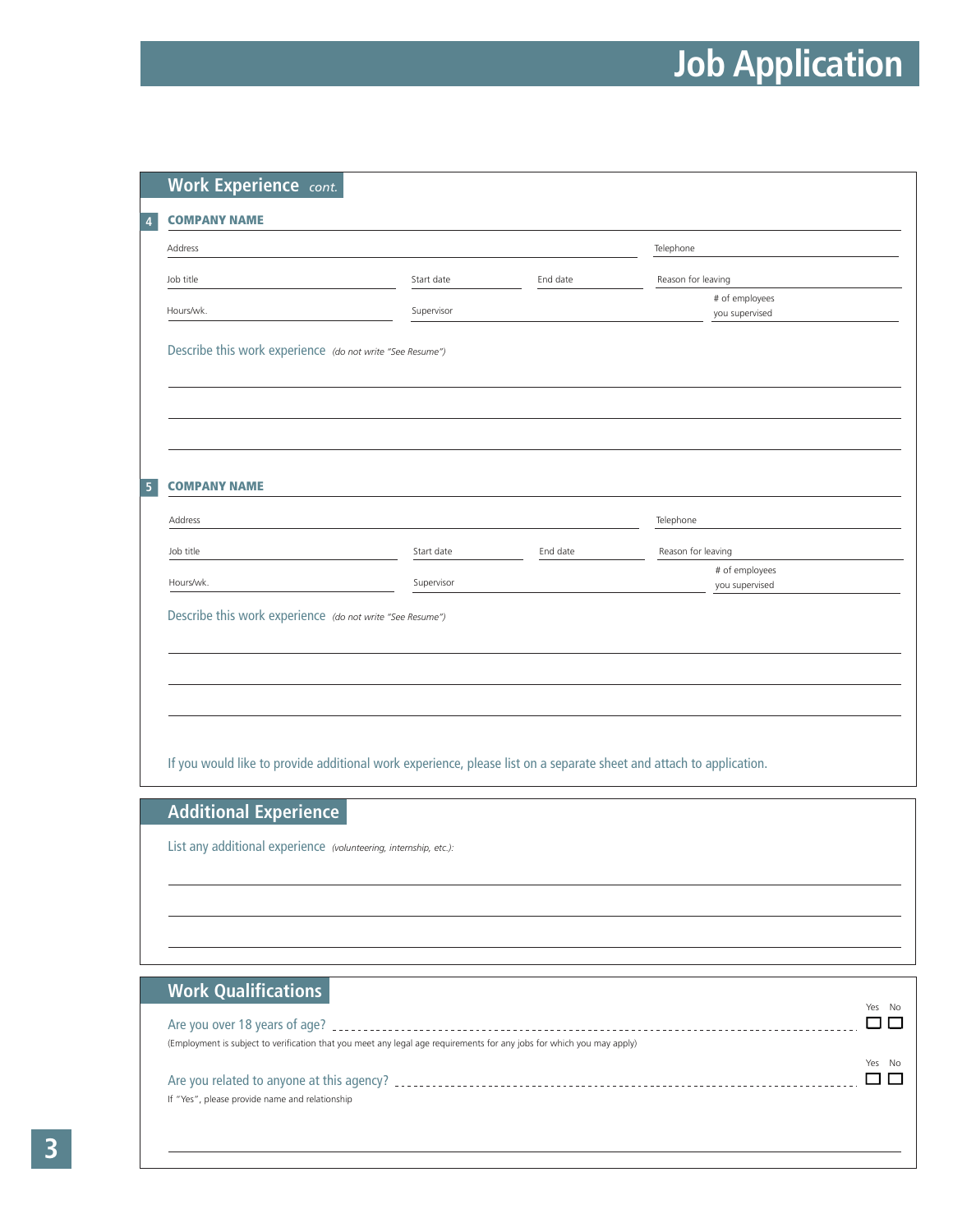| <b>Work Qualifications</b> cont.                                                                                                                                                                                            |        |
|-----------------------------------------------------------------------------------------------------------------------------------------------------------------------------------------------------------------------------|--------|
| Have you ever been discharged or requested to resign from any position for misconduct<br>or unsatisfactory service?                                                                                                         | Yes No |
| If "Yes", please explain fully                                                                                                                                                                                              |        |
|                                                                                                                                                                                                                             |        |
|                                                                                                                                                                                                                             |        |
|                                                                                                                                                                                                                             |        |
|                                                                                                                                                                                                                             |        |
|                                                                                                                                                                                                                             |        |
|                                                                                                                                                                                                                             |        |
|                                                                                                                                                                                                                             |        |
|                                                                                                                                                                                                                             |        |
|                                                                                                                                                                                                                             |        |
|                                                                                                                                                                                                                             |        |
|                                                                                                                                                                                                                             |        |
| <b>Job Origin</b>                                                                                                                                                                                                           |        |
| I first learned of this job opening through (please check one)                                                                                                                                                              |        |
| <b>PUBLIC SECTOR PUBS</b><br><b>SPECIALIZED PUBS</b><br><b>COUNTYY RELATED</b><br><b>NEWSPAPERS</b><br><b>INTERNET</b><br><b>OTHER</b>                                                                                      |        |
| Human Resource Dept.<br>Tri-Counties Newspaper<br>CA Job Journal<br>$\Box$ CalOpps.org<br>Jobs Available<br>The Recorder<br>l I<br>County Employee<br>Valley Mirror<br>Craigslist.org<br>Western City<br>Daily Journal<br>П |        |
| Chico Enterprise Record<br>County Job Bulletin<br><b>ICMA Newsletter</b><br>Monster.com<br>Planners Network<br>County Website<br>Chico News & Review<br>Indeed.com<br>City & State<br>APA                                   |        |
| Sacramento Bee<br>County Job Hotline<br>HotJobs.com                                                                                                                                                                         |        |
| Direct Mailer<br>Job Fair                                                                                                                                                                                                   |        |
|                                                                                                                                                                                                                             |        |

**DISABLED APPLICANTS:** The Agency will make reasonable accommodations in the exam process to accommodate disabled applicants. If you are invited to participate in any test process and have a disability for which you require an accommodation, please contact the agency.

I hereby certify that all statements made in this application are true and I agree and understand that any misstatement or omission of material fact will cause forfeiture on my part of all rights of employment with the Agency. I authorize investigation of all matters contained in this application. If offered a position, I further agree to submit to a complete medical examination by a City physician as a condition of employment. I further agree to be fingerprinted, to sign an oath of office, and to furnish proof of age, education, and either citizenship or the legal right to work in the United States of America upon appointment.

**4**